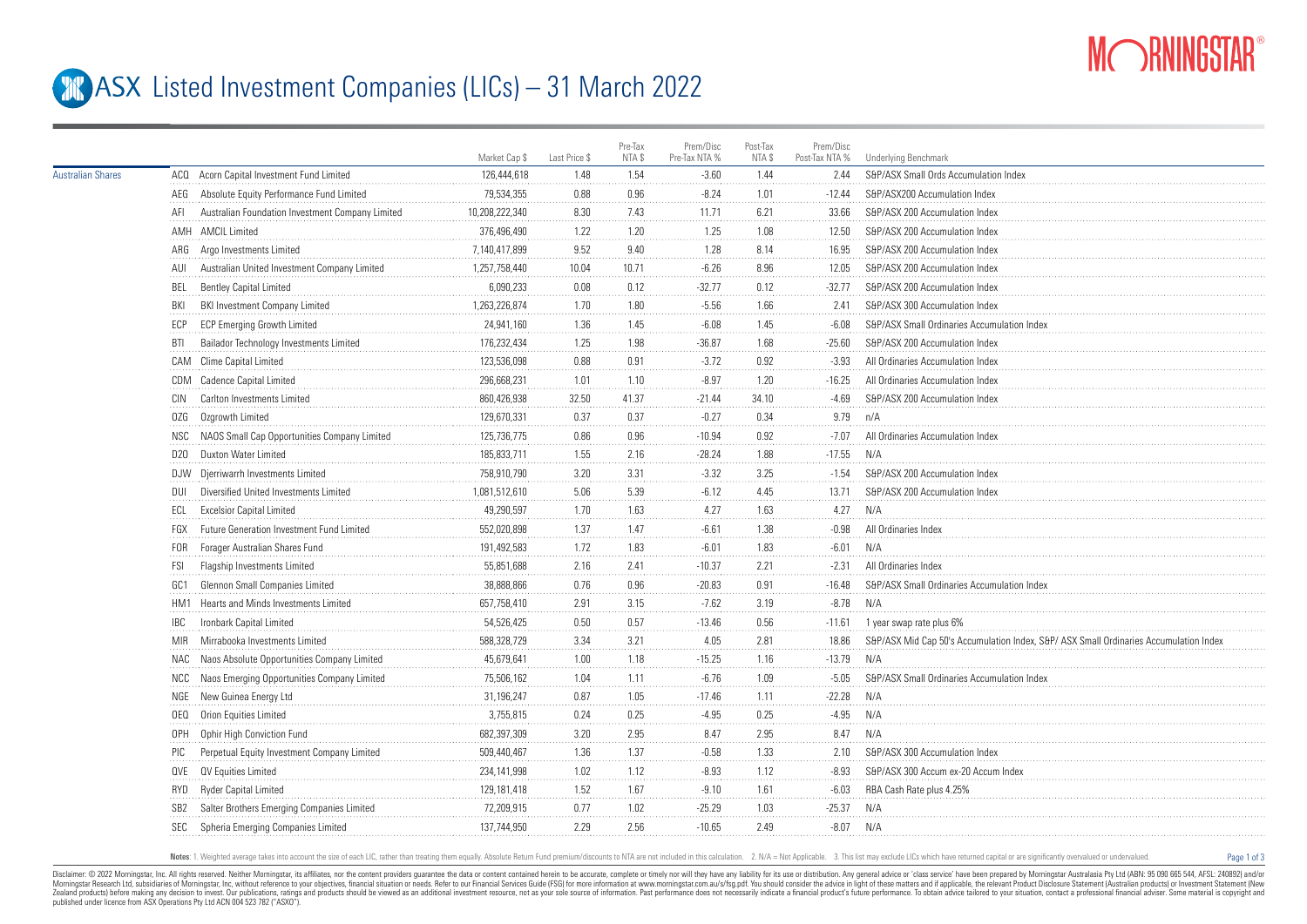

Page 2 of 3

## **ASX** Listed Investment Companies (LICs) – 31 March 2022

|                             |            |                                                     | Market Cap \$ | Last Price \$ | Pre-Tax<br>NTA \$ | Prem/Disc<br>Pre-Tax NTA % | Post-Tax<br>NTA \$ | Prem/Disc<br>Post-Tax NTA % | Underlying Benchmark                                      |
|-----------------------------|------------|-----------------------------------------------------|---------------|---------------|-------------------|----------------------------|--------------------|-----------------------------|-----------------------------------------------------------|
| <b>Australian Shares</b>    |            | SNC Sandon Capital Investments Limited              | 121,734,127   | 0.91          | 1.04              | $-13.13$                   | 1.00               | $-9.30$                     | 1 month Bank Bill Swap Rate                               |
|                             |            | LAN Lanyon Investment Company Limited               | 5,319         | 0.03          | 0.04              | $-14.73$                   | 0.04               | $-14.73$                    | N/A                                                       |
|                             |            | WAM WAM Capital Limited                             | 2,117,026,918 | 2.28          | 1.73              | 31.59                      | 1.81               | 25.70                       | All Ordinaries Accumulation Index                         |
|                             |            | WAX WAM Research Limited                            | 351.516.216   | 1.79          | 1.13              | 58.50                      | 1.15               | 54.65                       | All Ordinaries Accumulation Index                         |
|                             |            | WLE WAM Leaders Limited                             | 1,656,249,061 | 1.61          | 1.56              | 2.69                       | 1.50               | 7.36                        | S&P/ASX 200 Accumulation Index                            |
|                             |            | WMI WAM Microcap Limited                            | 413,452,363   | 1.99          | 1.64              | 21.12                      | 1.56               | 26.86                       | N/A                                                       |
|                             |            | WHF Whitefield Limited                              | 610,215,738   | 5.50          | 5.56              | $-1.08$                    | 5.03               | 9.34                        | S&P/ASX 200 Industrials Accumulation Index                |
|                             |            | WIC Westoz Investment Company Limited               | 195,181,560   | 1.46          | 1.44<br>.         | 1.32                       | 1.38               | 6.18                        | n/A                                                       |
|                             |            | WLS WCM Global Long Short Limited                   | 24,932,061    | 0.66          | 0.71              | $-8.01$                    | 0.71               | $-8.01$                     | N/A                                                       |
| <b>International Shares</b> |            | <b>BHD</b> Benjamin Hornigold Limited               | 6.884.244     | 0.29          | 0.35              | $-18.36$                   | 0.35               | $-18.36$                    | N/A                                                       |
|                             |            | CD1 Cordish Dixon Private Equity Fund I             | 44,865,773    | 1.15          | 1.31              | $-12.21$                   | 1.31               | $-12.21$                    | N/A                                                       |
|                             |            | CD2 Cordish Dixon Private Equity Fund II            | 82,509,110    | 1.50          | 1.90              | $-21.32$                   | 1.90               | $-21.32$                    | N/A                                                       |
|                             | CD3        | Cordish Dixon Private Equity Fund III               | 114,525,188   | 1.59          | 2.23              | $-28.70$                   | 2.23               | $-28.70$                    | N/A                                                       |
|                             |            | CDO Cadance Opportunities Fund Limited              | 42,313,815    | 2.81          | 2.56              | 9.85                       | 2.53               | 11.24                       | N/A                                                       |
|                             | LSF        | L1 Long Short Fund Limited                          | 1,798,980,664 | 2.95          | 3.17              | $-6.80$                    | 2.98               | $-1.12$                     | S&P/ASX 200 Accumulation Index                            |
|                             | EAI        | Ellerston Asian Investments Limited                 | 115,455,962   | 0.90          | 0.98              | $-8.38$                    | 1.02               | $-12.15$                    | MSCI All Countries Asia Pacific ex Japan Index AUD        |
|                             | VG8        | VGI Partners Asian Investments Limited              | 449,692,840   | 2.02          | 2.34              | $-13.68$                   | 2.34               | $-13.68$                    | N/A                                                       |
|                             | AIB        | Aurora Global Income Trust                          | 721,910       | 0.11          | 0.10              | 3.35                       | 0.10               | 3.35                        | N/A                                                       |
|                             | FGG        | Future Generation Global Investment Company Limited | 539,248,824   | 1.37          | 1.51              | $-9.18$                    | 1.44               | $-4.66$                     | MSCI World Index AUD                                      |
|                             | <b>FPC</b> | Fat Prophets Global Contrarian Fund Ltd             | 46,342,829    | 1.15          | 1.32              | $-12.61$                   | 1.25               | $-8.18$                     | N/A                                                       |
|                             | GFL        | Global Masters Fund Limited                         | 27,880,213    | 2.60          | 3.32              | $-21.57$                   | 2.74               | $-5.11$                     | S&P 500 US Index                                          |
|                             | GVF        | Global Value Fund Limited                           | 210,060,047   | 1.21          | 1.18              | 2.21                       | 1.13               | 6.98                        | BBSW 1 year swap rate plus 4%                             |
|                             | PIA        | Pengana International Equities Limited              | 311,992,525   | 1.22          | 1.27              | $-3.94$                    | 1.27               | $-4.01$                     | N/A                                                       |
|                             | I RT       | Lowell Resources Fund                               | 55,436,750    | 1.89          | 2.05              | $-7.67$                    | 2.05               | $-7.67$                     | N/A                                                       |
|                             | <b>LSX</b> | Lion Selection Group Limited                        | 79,574,874    | 0.53          | 0.70              | $-24.07$                   | 0.70               | $-23.96$                    | N/A                                                       |
|                             |            | MEC Morphic Ethical Equities Fund Limited           | 62,468,499    | 1.18          | 1.21              | $-2.72$                    | 1.22               | $-3.49$                     | MSCI All Countries World Daily Total Return Net Index AUD |
|                             |            | HGV Hygrovest Limited                               | 13,797,239    | 0.06          | 0.16              | $-63.12$                   | 0.15               | $-59.65$                    | N/A                                                       |
|                             |            | MGF Magellan Global Fund - Closed Class Units       | 2,422,401,935 | 1.56          | 1.79              | $-13.27$                   | 1.79               | $-13.27$                    | N/A                                                       |
|                             |            | MFF MFF Capital Investments Limited                 | 1,514,645,034 | 2.61          | 3.12              | $-16.37$                   | 2.71               | $-3.69$                     | N/A                                                       |
|                             |            | Pengana Private Equity Trust                        | 371,603,144   | 1.55          | 1.60              | $-3.59$                    | 1.60               | $-3.59$                     | n/A                                                       |
|                             | PGF        | PM Capital Global Opportunities Fund Limited        | 672,149,785   | 1.72          | 1.68              | 2.27                       | 1.53               | 12.47                       | MSCI World Net Total Return Index AUD                     |
|                             |            | PMC Platinum Capital Limited                        | 396,763,358   | 1.35          | 1.48              | $-8.49$                    | 1.46               | -7.41                       | MSCI All Country World Net Index                          |
|                             |            | Platinum Asia Investments Limited                   | 349,527,015   | 0.95          | 1.02              | $-7.10$                    | 1.05               | $-9.63$                     | MSCI All Country Asia ex Japan Net Index AUD              |
|                             | RF1        | Regal Funds Management Limited                      | 691,342,712   | 3.99          | 3.77              | 5.84                       | 3.77               | 5.84                        | MSCI All Country Asia ex Japan Net Index AUD              |
|                             |            |                                                     |               |               |                   |                            |                    |                             |                                                           |

Notes: 1. Weighted average takes into account the size of each LIC, rather than treating them equally. Absolute Return Fund premium/discounts to NTA are not included in this calculation. 2. N/A = Not Applicable. 3. This li

Disclaimer: © 2022 Morninostar, Inc. All rights reseved. Neither Morninostar, its affiliates, nor the content providers quarantee the data or content consined herein to be accurate, complete or timely nor will they have an Morningstar Research Ltd, subsidiaries of Morningstar, Inc, without reference to your objectives, financial stuation or needs. Refer to our Financial Services Guide (FSG) for more information at www.morningstar.com.au/s/fs Zealand products) before making any decision to invest. Our publications, ratings and products should be viewed as an additional investment resource. not as your sole source of information. Past performance does not necess published under licence from ASX Operations Pty Ltd ACN 004 523 782 ("ASXO").